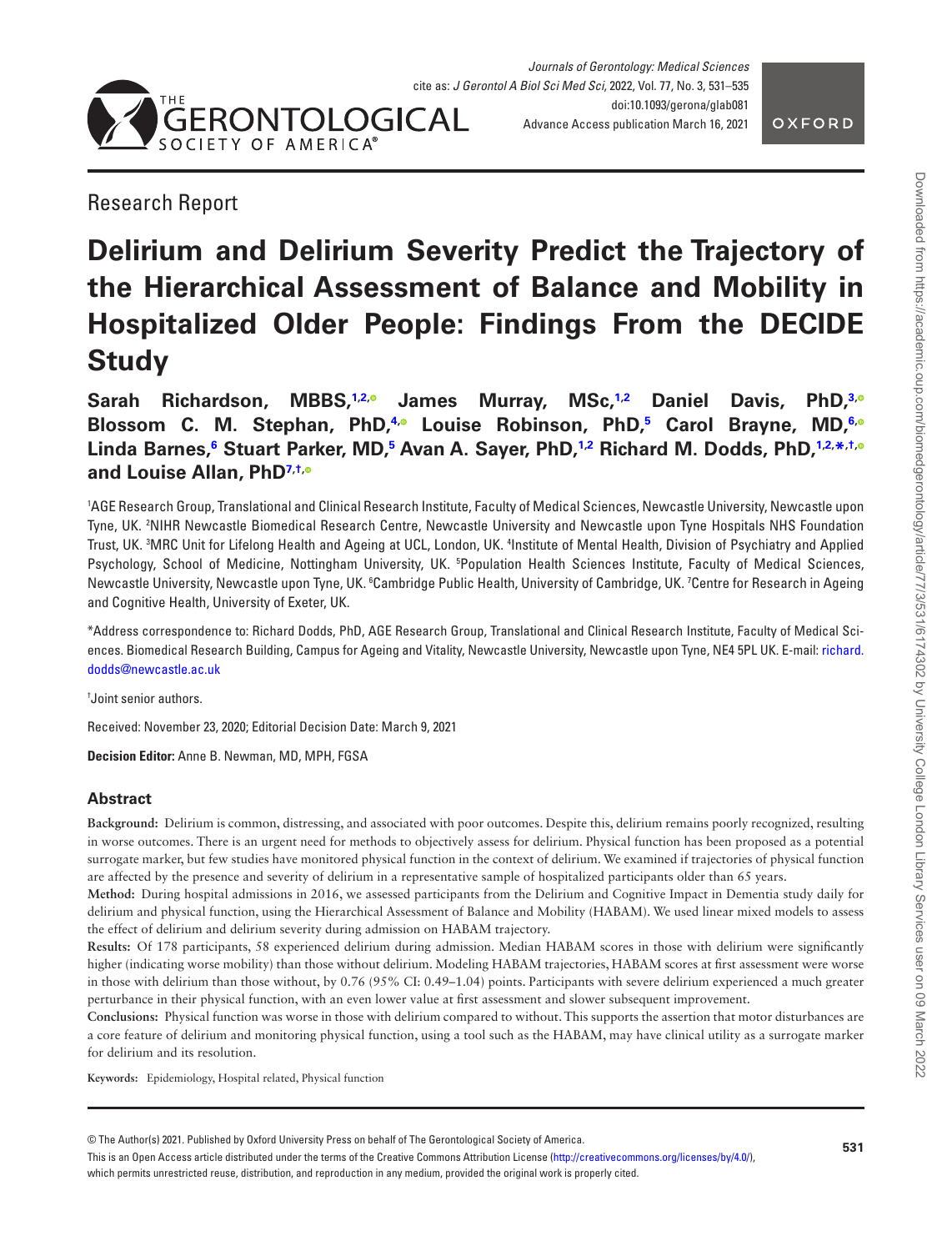Delirium is an acute and fluctuating neurocognitive disorder, specifically affecting attention and level of arousal. Delirium is common and distressing, affecting 15% of older hospital inpatients ([1](#page-4-0)), and is associated with poor outcomes, including mortality, institutionalization, and cognitive decline ([2](#page-4-1),[3](#page-4-2)). Delirium remains poorly recognized and documented, resulting in worse outcomes, and there remains a lack of evidence regarding how best to monitor delirium longitudinally, including recognizing delirium resolution [\(1](#page-4-0)). Many of the cognitive tests currently used are not validated for repeated use, are burdensome, and rely heavily on testing cognition, which may be abnormal in people with dementia, with or without delirium [\(4\)](#page-4-3). Therefore, there is an urgent need for reliable and reproducible methods of rapidly and objectively assessing for delirium.

Although delirium is primarily regarded as a cognitive disorder, motor disturbances have been proposed as a core feature of delirium and monitoring physical function has been suggested as a possible surrogate marker for delirium ([5\)](#page-4-4). However, previous work is limited by the use of measures of physical function which have significant floor effects in those with very limited or no mobility [\(6\)](#page-4-5). The Hierarchical Assessment of Balance and Mobility (HABAM) consists of 3 domains: balance, transfers, and mobility, which are scored based on observation of the patient  $(7,8)$  $(7,8)$  $(7,8)$  $(7,8)$  $(7,8)$ . The HABAM assesses across the spectrum of function, from fully dependent for pressure care to independent in transfers and mobility, and has been shown to be valid and reliable [\(9\)](#page-4-8). Despite being shown to predict prevalent delirium when measured on admission, the HABAM has not previously been examined longitudinally in relation to delirium ([10](#page-4-9)).

We aimed to describe the trajectories of HABAM over time in older, hospitalized patients and explore whether these trajectories varied by overall delirium status and delirium severity, along with exploring the effect of delirium on daily HABAM scores.

# **Method**

#### **Participants**

This analysis uses data collected for the Delirium and Cognitive Impact in Dementia (DECIDE) study, which aimed to explore the association between delirium and cognitive function [\(3,](#page-4-2)[11\)](#page-4-10). The DECIDE study was nested within the Cognitive Function and Ageing Study II—Newcastle cohort (CFAS II-Newcastle), which provided a representative, population-based sample older than 65 years living within the catchment area of Newcastle upon Tyne Hospitals NHS Foundation Trust ([12\)](#page-4-11).

# Recruitment

From 5th January 2016 to 5th January 2017, we invited participants from the CFAS II-Newcastle to participate in DECIDE on admission to hospital. We were alerted to admissions by a Recurring Admission Patient Alert attached to the participants' electronic records. For participants lacking capacity to consent, an appropriate personal consultee was requested to provide written confirmation of willingness to participate. Participants were excluded if they lacked capacity to consent and it was not possible to identify or contact an appropriate personal consultee, they were receiving end-of-life care, they were being isolated for infection control reasons, or they were expected to be in hospital for less than 24 hours. Once recruited, we recorded baseline data including age, sex, frailty using the Clinical Frailty Scale [\(13\)](#page-4-12), comorbidity using the Cumulative Illness Rating Scale

[\(14](#page-4-13)), and place of residence. Admissions were classified as the care of a medical or surgical team, with the latter divided into elective and emergency admissions. Early mobilization was routine on all wards in the study, including physiotherapy assessment when needed.

# Delirium and HABAM Assessments

Participants were seen daily for the DECIDE study, as far as possible, during their hospital admissions. Two research staff (S.R. and a specially trained research nurse) completed all of the assessments for the study. We ascertained delirium using a standardized approach based on the *Diagnostic and Statistical Manual of Mental Disorders*, fifth edition (DSM-5) criteria, described fully in the study protocol [\(11](#page-4-10)). In summary, the assessment combined objective testing of the participant, and information gained from informants (usually nurses, next of kin or clinical records), with structured observations made by the assessor. *Disturbance in attention* was evaluated using months of the year backwards and digit span, and arousal was recorded using the Observational Scale of Level of Arousal and the modified Richmond Agitation and Sedation Scale ([15\)](#page-4-14). *Disturbance in cognition* was evaluated using 3-item recall, 10 orientation questions, 3 stage commands, and any evidence of perceptual disturbances along with observations by the examiner during the interview. *Acute onset and fluctuating course*, change from baseline, and *evidence of underlying medical condition* were obtained from informant history from nursing staff, next of kin, and clinical records. Delirium presence or absence, along with delirium severity according to the Memorial Delirium Assessment Scale (MDAS) ([16](#page-4-15)), was determined on each assessment.

We also recorded HABAM score on each assessment based upon observation by the assessor along with collateral history from nursing and physiotherapy staff. Participants were not specifically maneuvered for the purpose of the study but were observed throughout the interaction. Bedside clues such as the presence of zimmer frames and also signs at the patient bedside regarding levels of mobility (eg, WZF+1 = wheeled zimmer frame with assistance of one) were also noted. The medical notes were then reviewed for details regarding mobility during the preceding 24 hours, including any documentation by physiotherapists. If available, staff on the ward were asked how patients were mobilizing and transferring and whether any aids or assistance were required. Based on all of this information, we recorded scores for balance (out of 21), transfers (out of 18), and mobility (out of 26), with higher scores indicating better function [\(8\)](#page-4-7).

### Statistical Analysis

In line with previous work, each HABAM component was transformed to lie in the range 0–1 by dividing the score obtained by the total score for each component ([17\)](#page-4-16). Also aligned to previous work, total HABAM score used in all analyses was calculated by summing the 3 individual items, giving a total score in the range 0–3, and then rescaled such that lower HABAM corresponded to better function. We used the previously developed cut points for the rescaled score: mild  $(\leq 1.25)$ , moderate  $(1.26-1.74)$ , and severe  $(\geq 1.75)$  functional impairment ([17](#page-4-16)).

In instances where all 3 components were missing (*n* = 14 observations), no HABAM score was calculated. Where at least one other component was available  $(n = 4$  observations), the missing component was imputed based upon the mean of available components, justified by the strong correlation seen previously between the 3 components ([8](#page-4-7)).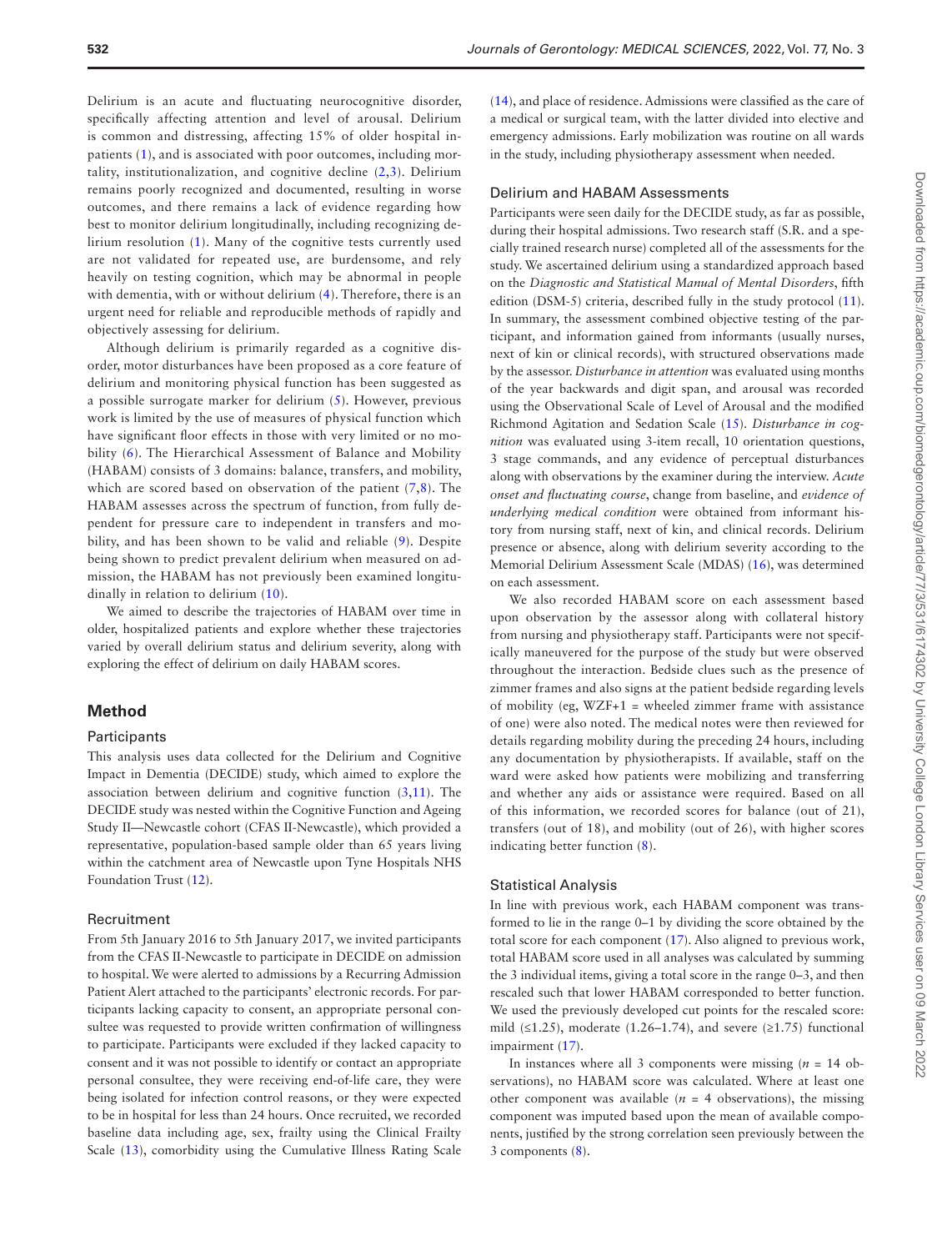We limited analysis to the first admission for participants during the study period with at least 2 documented HABAM scores. We also included only the first 14 days of admission due to the scarcity of data beyond this, as the majority of patients were discharged by this point. Characteristics of interest were first assessed for normality through use of the Shapiro–Wilks test. We assessed differences in HABAM scores, and other baseline variables, between those with and without delirium using student *t* test (parametric) and the Wilcoxon rank-sum test (nonparametric). The chi-squared test was used for assessing categorical variables.

We examined HABAM trajectories by fitting linear mixedeffects models, taking into account clustering at the level of individual patients. We tested for differences in the intercept and slope of HABAM trajectories between patients with and without delirium during their admission. We additionally divided those with delirium into thirds based on their maximum recorded MDAS score: categorized as mild, moderate, and severe. We then carried out a further linear mixed-effects model, with delirium subdivided into nonsevere (mild or moderate) and severe groups. Finally, in a separate model restricted to those with delirium during admission, we incorporated delirium diagnosis as a time-varying, binary predictor. This allowed for appraisal of the effect of delirium on daily HABAM score.

Patients who died during their selected admission were excluded in a sensitivity analysis. All statistical analyses were performed using R version 3.6.0 [\(www.r-project.org\)](http://www.r-project.org).

# **Results**

# Characteristics of Participants With and Without Delirium

The DECIDE study recruited 205 participants. Of these, 178 participants (53.9% female) had an admission with at least 2 valid HABAM scores and form the sample for the present analyses. The majority of participants (69.1%) were admitted under the care of a medical team. We found no differences in the age, sex, or frailty status of the 27 participants who did not have at least 2 valid HABAM scores.

<span id="page-2-0"></span>

|  | Table 1. Characteristics of Sample by Delirium Status |  |  |  |
|--|-------------------------------------------------------|--|--|--|
|--|-------------------------------------------------------|--|--|--|

Fifty-eight participants (32.6%) experienced delirium during the selected admission. Of those with delirium, 42 (72.4%) were diagnosed as such at first assessment and 47 (81.7%) had first diagnosis of delirium within 48 hours of their first assessment. No participants had delirium diagnosed beyond assessment Day 8 (please see [Supplementary Figure 1\)](http://academic.oup.com/biomedgerontology/article-lookup/doi/10.1093/gerona/glab081#supplementary-data). The characteristics of the sample are shown in [Table 1.](#page-2-0) Those with delirium tended to have higher median HABAM scores (ie, worse performance) compared to those without and were frailer, older, and spent longer in hospital.

# HABAM Trajectory in Those With and Without Delirium

[Figure 1](#page-3-0) illustrates the difference in baseline HABAM scores in those with and without delirium along with projections of improvement over the length of hospital stay, up to 14 days. The presence of delirium was associated with a higher HABAM score on first assessment, by an average of 0.76 points (95% CI: 0.49–1.04). HABAM scores improved on average over time. The mean daily improvement in those without delirium was 0.03 points (95% CI: 0.01–0.06). Delirium was associated with a nonsignificant additional daily improvement of 0.04 points (95% CI: −0.001, 0.074). Removing those who died during admission (*n* = 3) did not alter the findings.

#### HABAM Trajectories Stratified by Delirium Severity

Those with severe delirium ( $n = 16, 9.0\%$ ) experienced more severe impairment in their physical function than those without delirium, with HABAM scores just over 1 point higher at first assessment (coefficient [95% CI]: 1.13 [0.72, 1.54]). This contrasted with those with nonsevere delirium, where the HABAM score was only slightly higher compared to those without delirium (coefficient [95% CI]: 0.62 [0.34, 0.90]). The improvement in HABAM score was more marked in the nonsevere delirium group, who showed an average daily improvement of 0.04 (95% CI: 0.02, 0.07) points greater than those without delirium, such that they had similar mean HABAM

| Variable                                                      | Total $(n = 178)$   | Delirium ( $n = 58$ ) | No Delirium ( $n = 120$ ) | <i>p</i> Value |
|---------------------------------------------------------------|---------------------|-----------------------|---------------------------|----------------|
| Age, mean $(SD)$                                              | 82.3(6.42)          | 84.8 (6.31)           | 81.1 (6.13)               | .004           |
| Sex: women, $n$ (%)                                           | 96 (53.9)           | 32(55.2)              | 64 (53.3)                 | .944           |
| Living in 24-h care, $n$ (%)                                  | 11(6.2)             | 6(10.3)               | 5(4.2)                    | .109           |
| Comorbidity score, mean (SD)                                  | 8.6(4.4)            | 10.5(4.2)             | 7.7(4.2)                  | $-.001$        |
| Clinical frailty score, median [IQR]                          | 4 [3, 5]            | 5 [5, 6]              | 4 [3, 5]                  | $-.001$        |
| Diagnosis of dementia, $n$ (%)                                | 19(10.7)            | 16(27.6)              | 3(2.5)                    | $-.001$        |
| Admission type, $n$ (%):                                      |                     |                       |                           | .218           |
| Medical                                                       | 123(69.1)           | 44 (75.9)             | 79 (65.8)                 |                |
| Surgical (elective)                                           | 31(17.4)            | 6(10.3)               | 25(20.8)                  |                |
| Surgical (emergency)                                          | 24(13.5)            | 8 (13.8)              | 16(13.3)                  |                |
| Length of admission, median [IQR]                             | 7[4, 14]            | 13 [9, 29]            | 5[3, 8]                   | $-.001$        |
| Number of assessments, median [IQR]                           | 5 [3, 7]            | 7[6, 11]              | 4 [2, 5]                  | $-.001$        |
| Day of admission when HABAM first assessed, median [IQR]      | $1\,[1,2]$          | $1\;[1,2]$            | 2 [1, 2]                  | .131           |
| HABAM total score <sup>b</sup> , median [IQR] and components: | $0.99$ [0.31, 1.93] | $1.4$ [0.76, 2.01]    | $0.76$ [0.04, 1.69]       | $-.001$        |
| Balance component                                             | $0.33$ [0.0, 0.67]  | $0.52$ [0.33, 0.67]   | $0.33$ [0.0, 0.52]        | $-.001$        |
| Mobility component                                            | $0.54$ [0.04, 0.65] | $0.54$ [0.42, 0.65]   | $0.42$ [0.04, 0.65]       | $-.001$        |
| Transfers component                                           | $0.0$ [0.0, 0.61]   | $0.33$ [0.0, 0.83]    | $0.0$ [0.0, 0.61]         | $-.001$        |

*Notes*: HABAM = Hierarchical Assessment of Balance and Mobility; IQR= interquartile range.

a *p* Value from appropriate test for difference between delirium status. Where characteristic of interest reported as median [IQR], Wilcoxon rank-sum test was used; where mean (SD), student *t* test was used; and where categorical, chi-squared test was used. <sup>b</sup>With higher values indicating worse function (see Method section)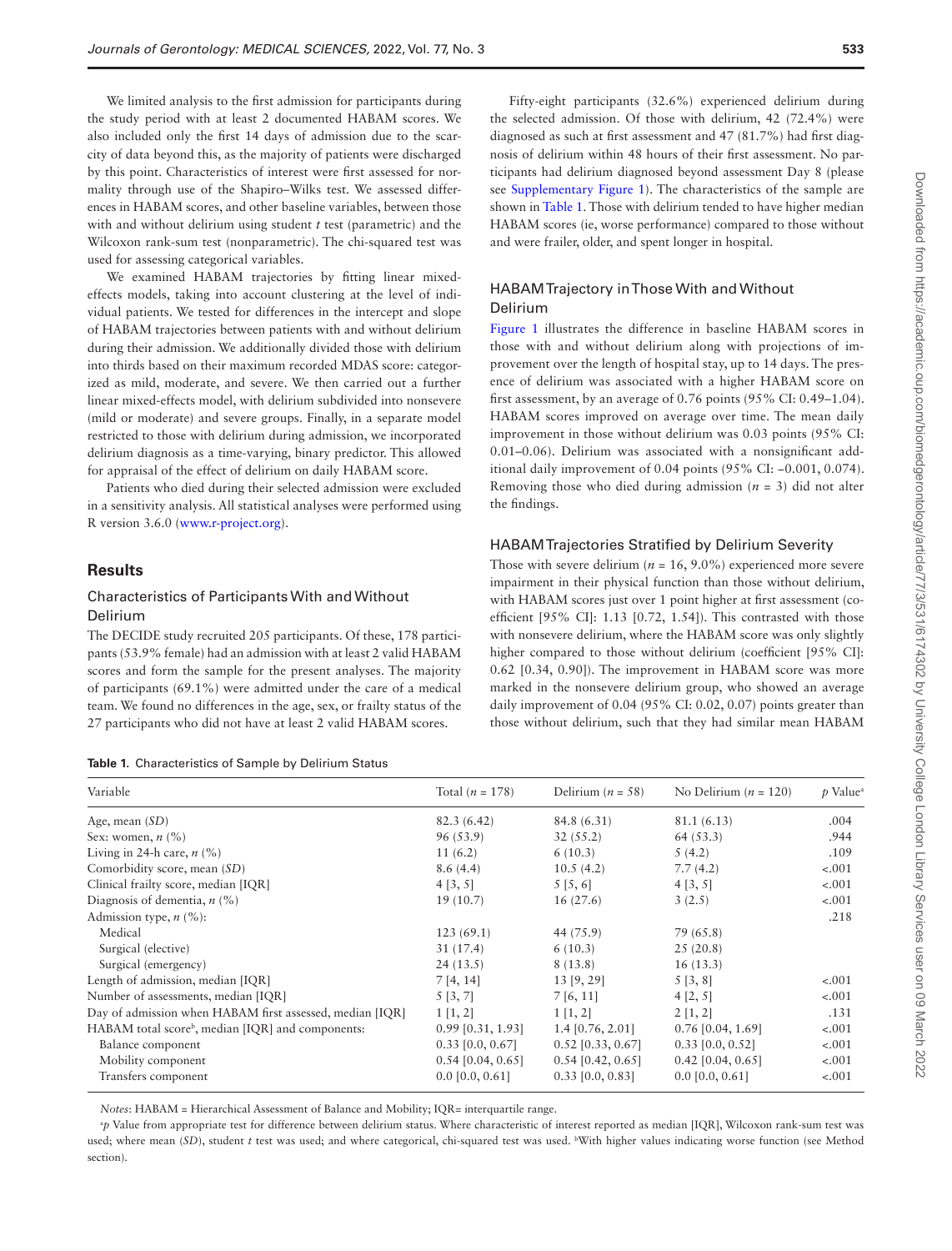

<span id="page-3-0"></span>**Figure 1.** HABAM profiles during the first 14 d of admission in those with and without delirium. Predictions (with 95% confidence intervals) from linear mixed-effects model with fixed effects for assessment day, delirium diagnosis, and the interaction between the 2. Horizontal lines show the previously recommended cut points: ≤1.25 mild, 1.26–1.74 moderate, and ≥1.75 severe functional impairment.

scores to the nondelirium group by day 14. These findings are also shown in [Supplementary Figure 2.](http://academic.oup.com/biomedgerontology/article-lookup/doi/10.1093/gerona/glab081#supplementary-data)

#### Change in HABAM Scores on Days With Delirium

When examining delirium status as a time-varying predictor, having delirium on a particular day was associated with a higher HABAM score (coefficient [95% CI]: 0.28 [0.15, 0.41]), indicating worse physical function, compared with days when delirium was not detected. To demonstrate this, [Figure 2](#page-3-1) shows HABAM profiles for 4 participants with fitted values from the longitudinal model. Improvement in HABAM score is seen as a participant moves from meeting criteria for delirium diagnosis to no delirium across assessments.

# **Discussion**

Our study shows that trajectories of physical function in older, hospitalized people, measured using the HABAM, differ in those with and without delirium. Those with delirium, and especially those with severe delirium, had worse physical function on admission. We also saw evidence of an improvement over time among those with delirium, although this appeared less marked in those with severe delirium.

A major strength of this work was that it was nested within CFAS II-Newcastle, a representative sample, including those with and without dementia. A further strength was the prospective delirium ascertainment using a standardized approach based on DSM-5 criteria, which has subsequently been replicated in other studies ([18\)](#page-4-17). Despite very low rates of missing data, a limitation of our study was that not all participants were seen every day due to participant refusal, illness, or study capacity, with only 2 researchers collecting data. However, a median number of assessments of 5 and a median length of stay of 7 days demonstrate that the majority of participants were seen near daily during admission. A further potential limitation was that



<span id="page-3-1"></span>**Figure 2.** Examples of the day-by-day variation in total HABAM scores in individual participants. This figure shows examples of 4 patients who experienced delirium during their admission. The markers show the HABAM scores on the days it was assessed, with crosses and circles, indicating days when delirium was present and absent, respectively. The modeled lines are produced from a linear mixed model with delirium status (present or absent) as a time-varying covariate. Horizontal lines show the previously recommended cut points: ≤1.25 mild, 1.26–1.74 moderate, and ≥1.75 severe functional impairment.

assessors were not blinded to delirium status when evaluating physical function, as both were recorded at the same time. However, the HABAM is designed as a primarily objective measure and previous work has demonstrated high interrater and test–retest reliability ([9](#page-4-8)). Finally, we did not have information on patients' HABAM score prior to admission which would have allowed us to place any improvement in the context of a patient's baseline mobility.

In line with previous work, we have shown that people with delirium have significantly worse physical function, measured using the HABAM, on first assessment [\(10\)](#page-4-9). We have additionally shown that those with severe delirium have even greater derangement of their physical function. These findings suggest that measuring physical function, using the HABAM, may provide a useful surrogate marker for delirium, although further research is required. Additionally, our findings, which extend previous cross-sectional studies by using repeated measures of the HABAM, reveal that the trajectory of physical function in those with delirium tended to improve over 14 days, especially among those with nonsevere delirium which improved to a level similar to that seen in those who never had delirium. This improvement is likely to reflect delirium resolution, supported by our time-varying analysis, showing that physical function is worse on days when delirium is present compared to absent. This also supports previous work demonstrating that mobility impairments correlated with delirium status ([6\)](#page-4-5). Put together, these findings support the